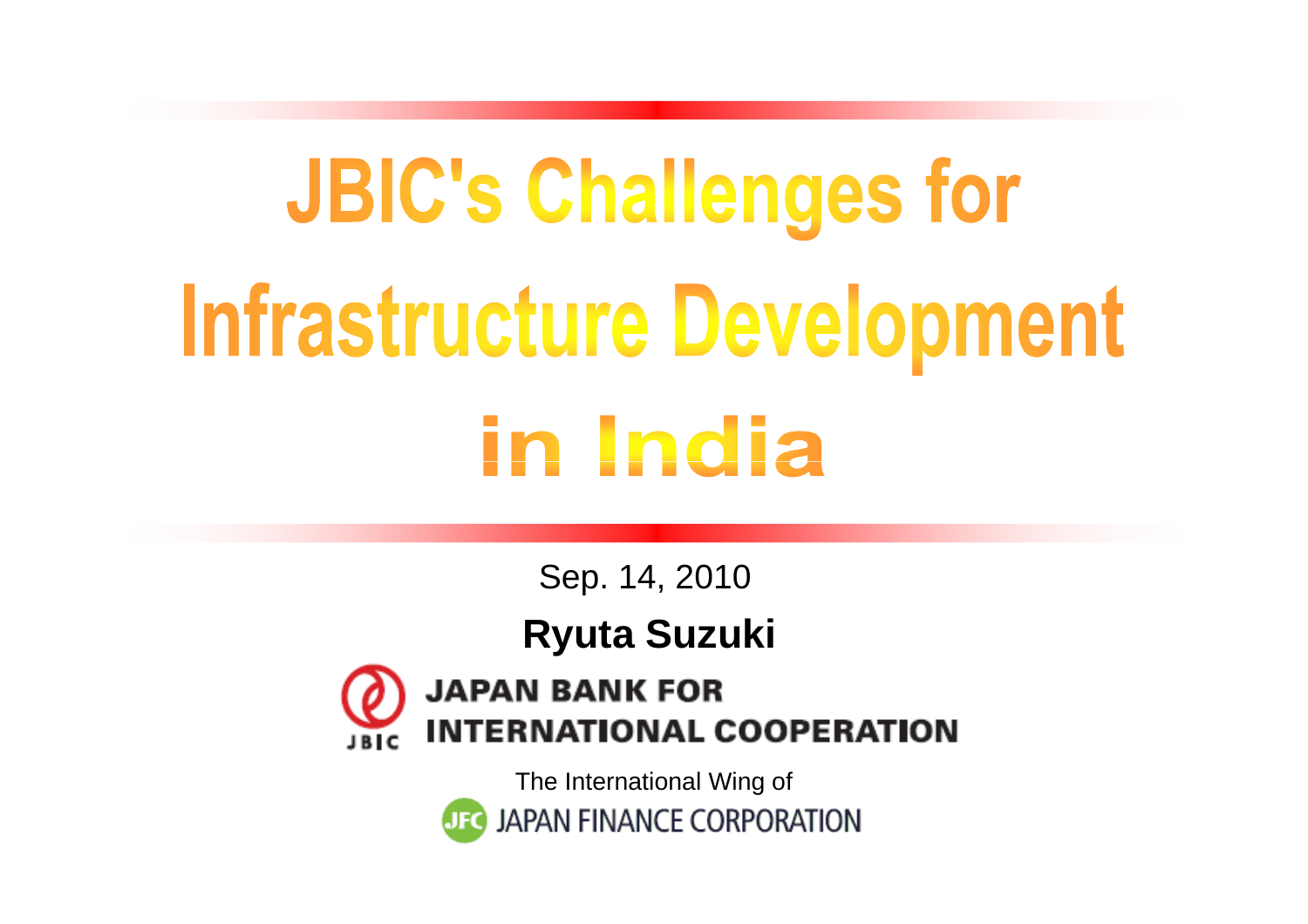#### 1. Introduction of **JBIC**

- 2. Japanese Investors' View
- **3. JBIC**'s Challenges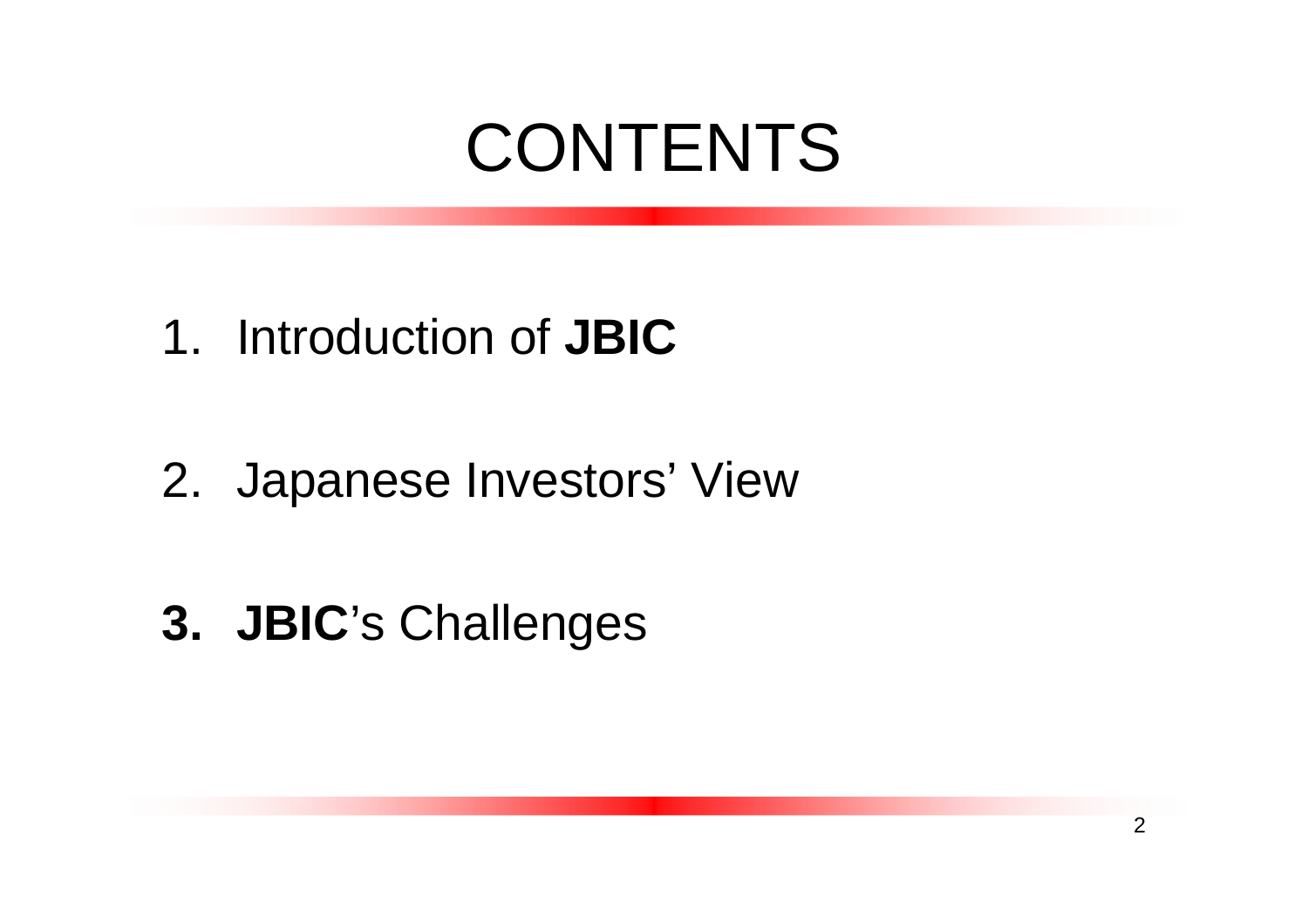## 1. Introduction of **JBIC** (1)

International wing of Japan Finance Corporation (JFC), a policy-based financing institution fully owned by Japanese Government

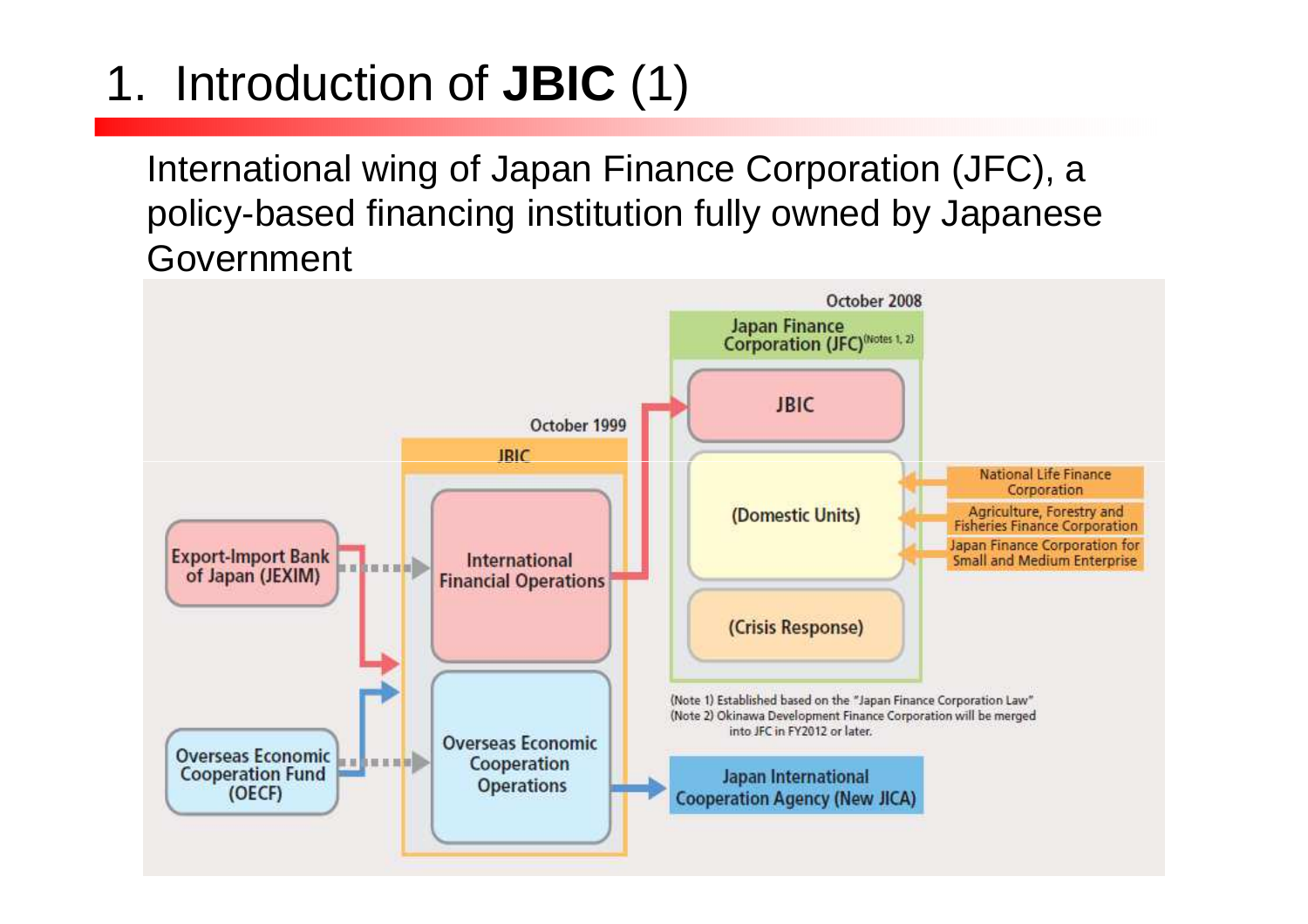## 1. Introduction of **JBIC** (2)

Conducting operations to fulfill the following 4 functions in order to contribute to the sound development of theinternational as well as Japanese economy.

- ← Promoting overseas development and acquisition of strategically important natural resources to Japan
- $\checkmark$  Maintaining and improving the international competitiveness of Japanese industries
- ← Promoting the overseas business having<br>the purpose of presenting the global the purpose of preserving the global environment, such as preventing global warming; and



← Responding to disruption in financial order in the international economy.<br>
Started from Apr 2010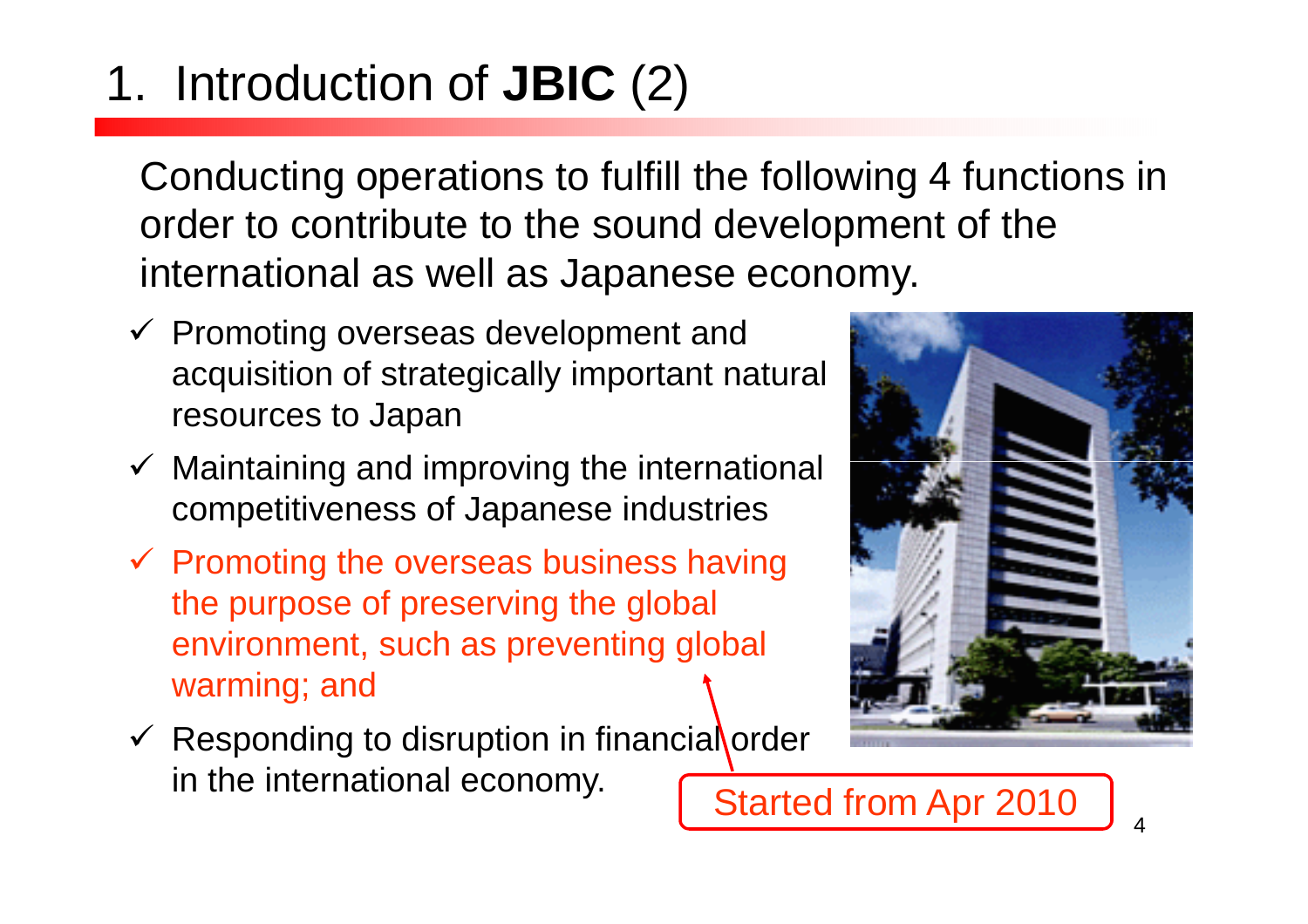## 1. Introduction of **JBIC** (3)

JBIC provides multi-faceted support for the development of developing countries and Japan to meet their increasingly diverse financing needs through and integral combination of its financial products and other services.

| <b>JBIC Operations</b>                     |                                |                                                                                       |  |
|--------------------------------------------|--------------------------------|---------------------------------------------------------------------------------------|--|
| <b>7 Operations</b>                        |                                | 4 Financing<br><b>Instruments</b>                                                     |  |
| <b>Export Loans</b>                        | <b>Bridge Loans</b>            | Lending                                                                               |  |
| <b>Import Loans</b>                        | <b>Equity Participation</b>    | <b>Guarantees</b>                                                                     |  |
| <b>Overseas</b><br><b>Investment Loans</b> | <b>Research</b><br>and Studies | <b>Acquisition and</b><br><b>Securitization of</b><br><b>Public / Corporate Bonds</b> |  |
| <b>Untied Loans</b>                        |                                | <b>Assignment and</b><br><b>Securitization of</b><br><b>Loan Assets</b>               |  |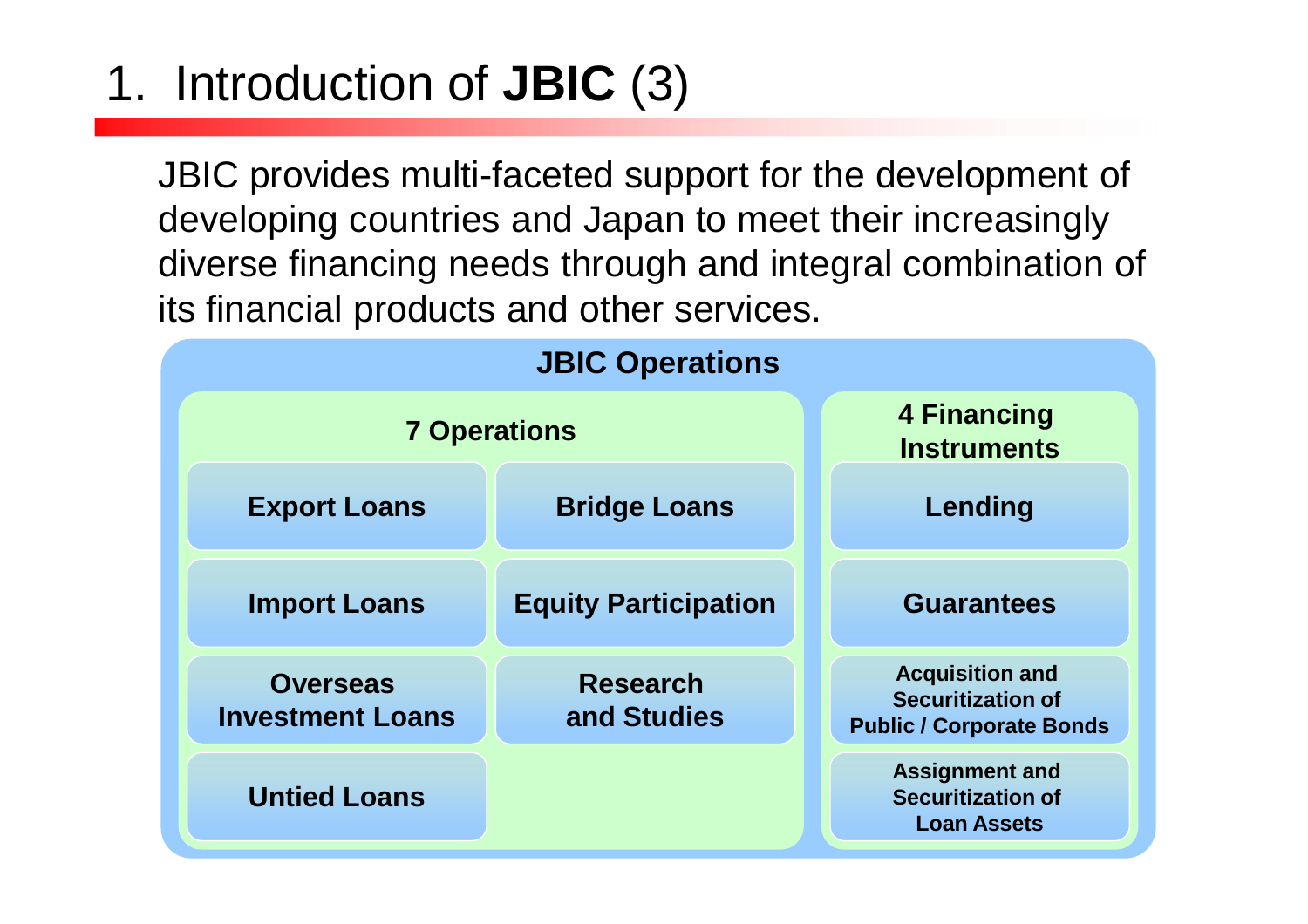#### 2. Japanese Investors' View (1)

**Survey Report on Overseas Business Operations by Japanese Manufacturing Companies**

Since 1989, JBIC has conducted a survey of Japanese manufacturers every year on their overseas business operations and reported its results. The objective of the survey is to understand the current trends, agenda and future outlook of the overseas business operations of internationally active Japanese manufacturing companies.

6Result of JBIC FY2009 Survey – Outlook for Japanese Foreign Direct Investment (21st Annual Survey) – shows that…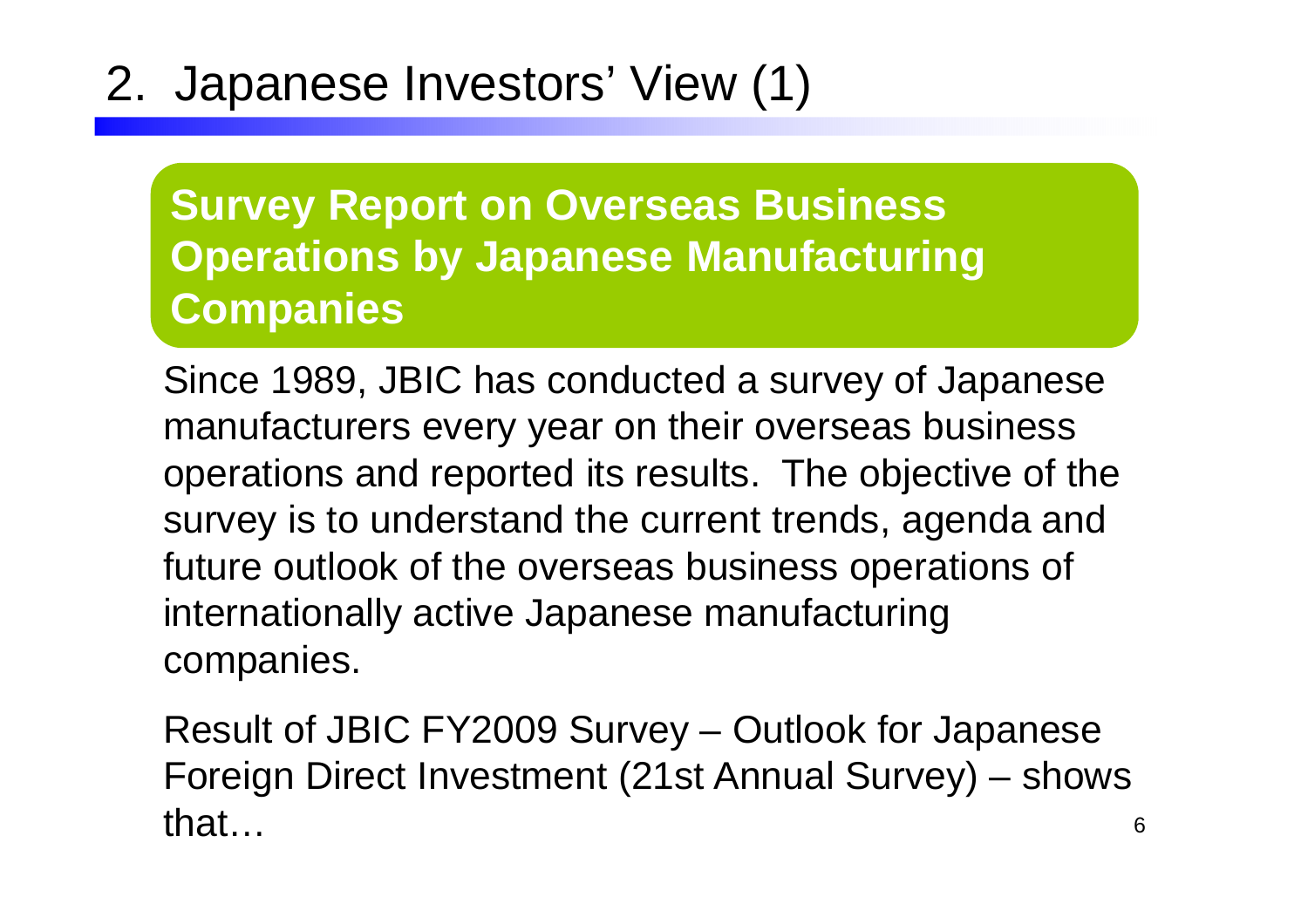#### 2. Japanese Investors' View (2)

#### **Figure 1: Promising Countries/Regions for Overseas Business Operations over the Medium-term**

(next 3 yrs. or so) (multiple response)

| Ranking | Country       | No. of Companies |       |    | Percentage        |  |
|---------|---------------|------------------|-------|----|-------------------|--|
|         | /Region       | 480              | (471) |    | Share (%)         |  |
| 1(1)    | China         | 353              | (297) | 74 | (63)              |  |
| 2(2)    | India         | 278              | (271) | 58 | (58)              |  |
| 3(3)    | Vietnam       | 149              | (152) | 31 | (32)              |  |
| 4(5)    | Thailand      | 110              | (125) | 23 | (27)              |  |
| 5(4)    | <b>Russia</b> | 103              | (130) | 21 | (28)              |  |
| 6(6)    | <b>Brazil</b> | 95               | (91)  | 20 | (19)              |  |
| 7(7)    | <b>USA</b>    | 65               | (78)  | 14 | (17)              |  |
| 8(8)    | Indonesia     | 52               | (41)  | 11 | (9)               |  |
| 9(9)    | Korea         | 31               | (27)  | 6  | (6)               |  |
| 10(12)  | Malaysia      | 26               | 20    | 5  | $\left( 4\right)$ |  |

(Numbers in parentheses represent last year's figures)

**Restored interest in China**

 Companies that saw China as promising had been on the decline for the past few years, but in this fiscal year they rose. China continues to hold the top rank.

#### **More responses for India, Brazil and Indonesia**

 The ranking of India, Brazil and Indonesia did not change, but companies listing these countries steadily rose.

The respondents were each asked to name the top five countries that they consider to have promising prospects for business operations over the medium term (the next three years or so). The table above shows the number of quotation of the countries or regions (no. of responses) and ratio (percentage share), consisting of that number divided by the number of responding companies.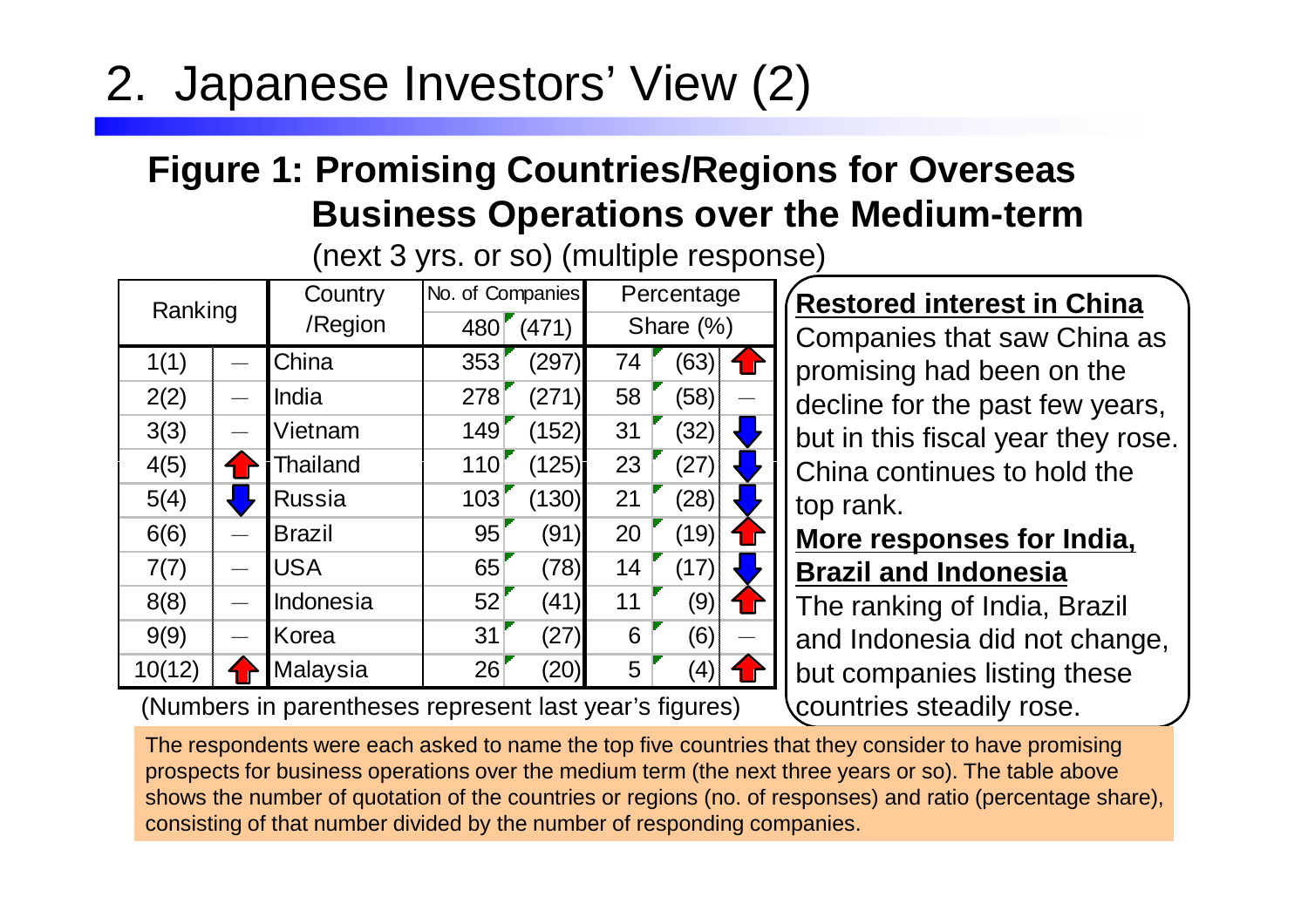#### 2. Japanese Investors' View (3)

#### **Figure 2: Promising Countries/Regions for Overseas Business over the Medium-term** (next 3 yrs. or so):

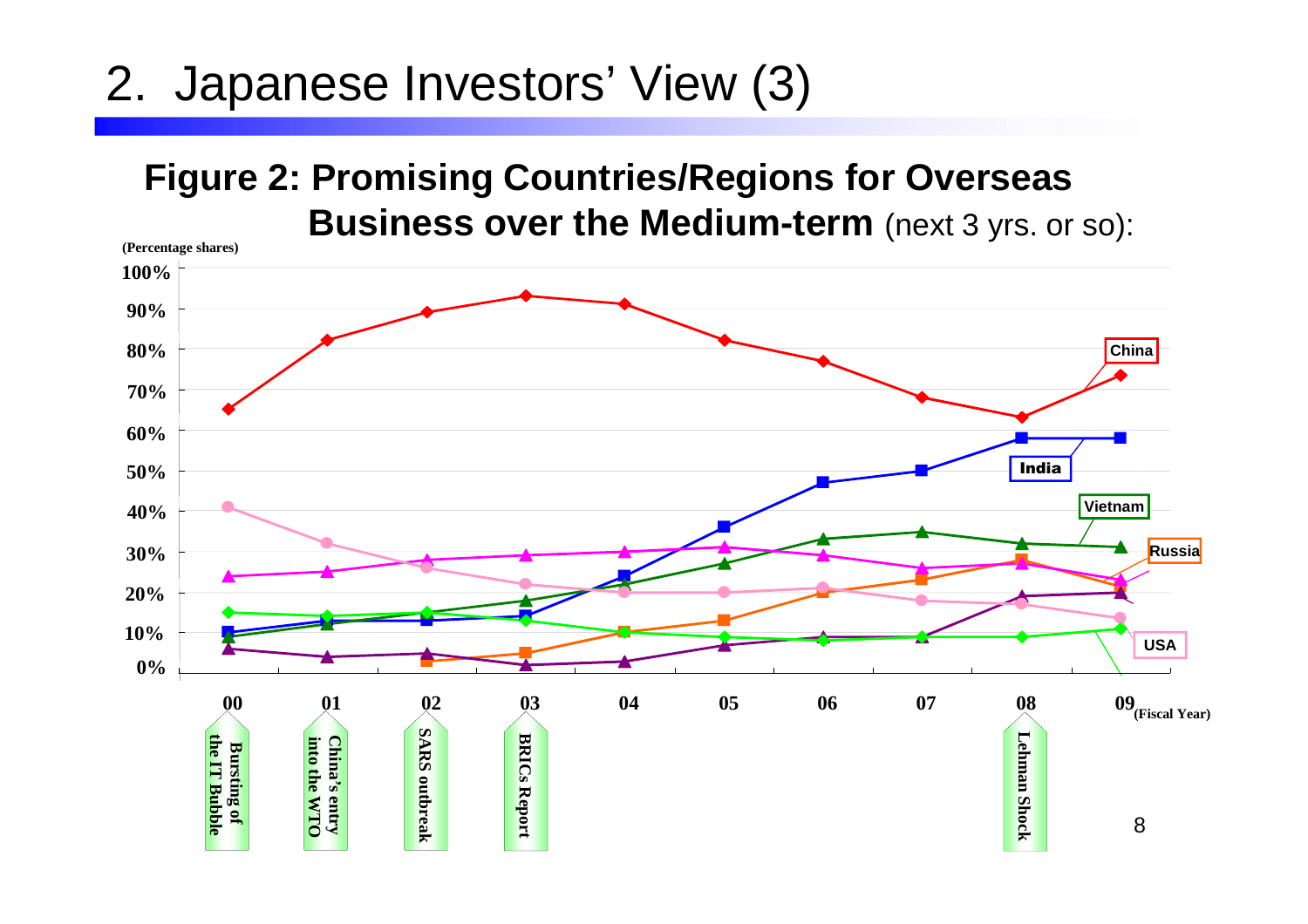#### 2. Japanese Investors' View (4)

**200**

#### **Figure 3: Existence of Concrete Business Plans for Promising Countries/Regions250**



**China's share driven up by the increasing number of companies with no plans in China**  Of the companies that consider China to be promising, the number which actually having plans in China was 197, showing a decreasing trend. On the other hand, the number with no plans dramatically increased to 142, many of these companies responded in favor of China, leading to a rise in China's percentage share in that category.

-A steady number of companies have plans in India, Vietnam, Brazil and Indonesia, despite the economic downturn At 107, there was a small increase in the companies with plans in India. It is second only to China in the number of companies with plans, indicating a continuing shift from "promising" to actual investment in India. There was not much change in the number of companies with plans in Vietnam, Brazil and Indonesia, despite the economic downturn.

9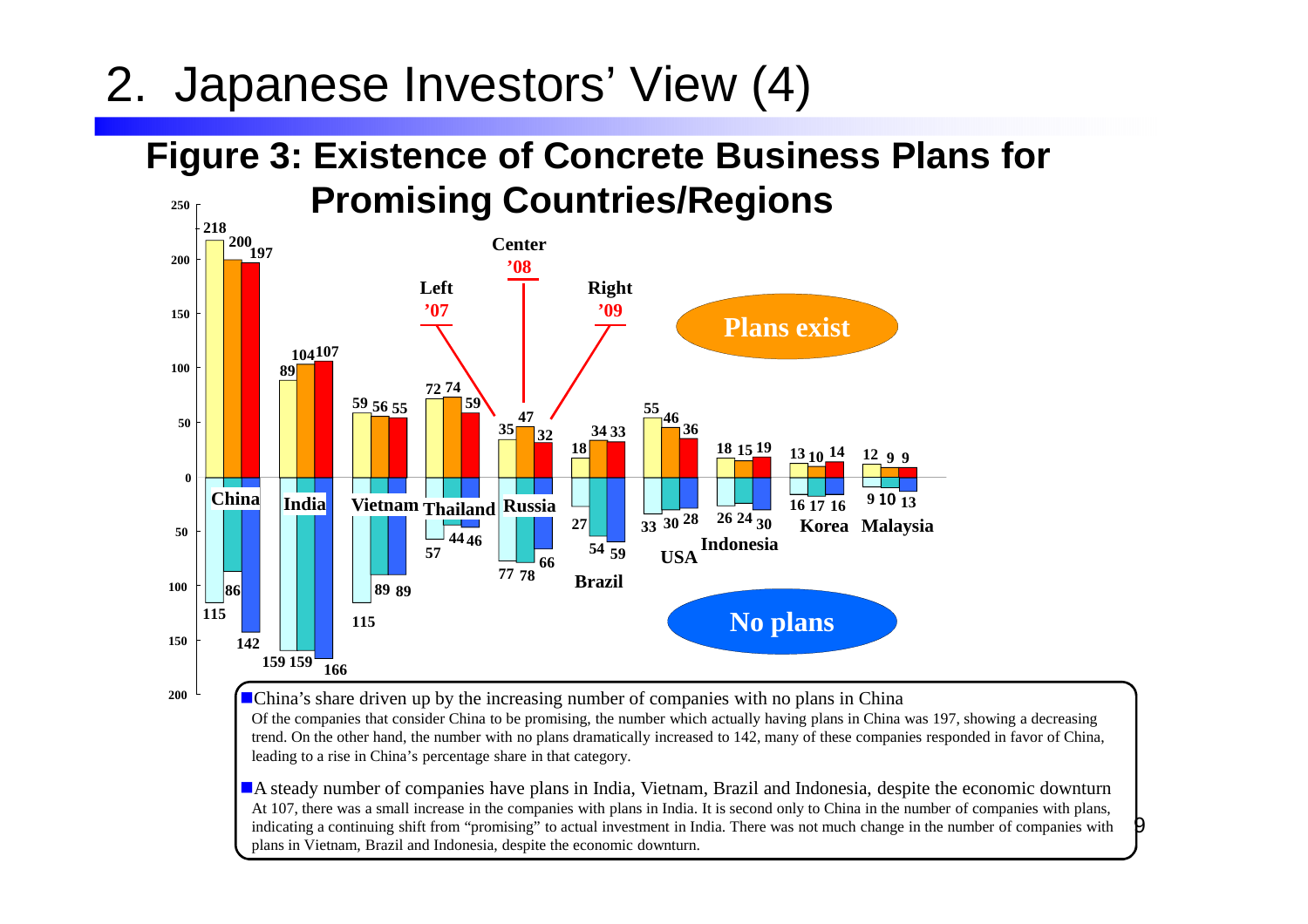#### 2. Japanese Investors' View (5)

#### **Figure 4: Reasons for India Being Viewed as Promising for Overseas Operations and Pending Issues**

| <b>Reasons for India Being Viewed as</b><br><b>Promissing for Overseas Operations</b> | No. of<br>companies | Ratio |
|---------------------------------------------------------------------------------------|---------------------|-------|
| 1. Future growth potential<br>248                                                     |                     | 90.2% |
| of local market                                                                       |                     |       |
| 2. Inexpensive source of labour                                                       | 106                 | 38.5% |
| 3. Supply base for assemblers                                                         | 53                  | 19.3% |
| 4. Qualified human resources                                                          | 51                  | 18.5% |
| 5. Current size of local market                                                       | 51                  | 18.5% |

(Total number of respondent companies: 275)

**The top reason for India is**<br>"future gravith potential of les "future growth potential of local market". It is clear that there are high expectations for growth in that country. The fifth reason, "current size of local market", has risen steadily.

Although the level of concern of an "underdeveloped infrastructure" is gradually falling, it still remains the greatest issue. In part because of terrorist attacks, "security/social instability" has grown significantly compared with the previous year.

| <b>Pending Issues</b>                          | No. of<br>companies | Ratio |
|------------------------------------------------|---------------------|-------|
| 1. Underdeveloped infrastructure               | 122                 | 46.9% |
| 2. Security/social instability                 | 78                  | 30.0% |
| 3. Intense competition with<br>other companies | 77I                 | 29.6% |
| 4. Execution of legal system unclear           | 76                  | 29.2% |
| 5. Complicated tax system                      | 61                  | 23.5% |
| (Total number of respondent companies:<br>260) |                     |       |

(Total number of respondent companies: 260)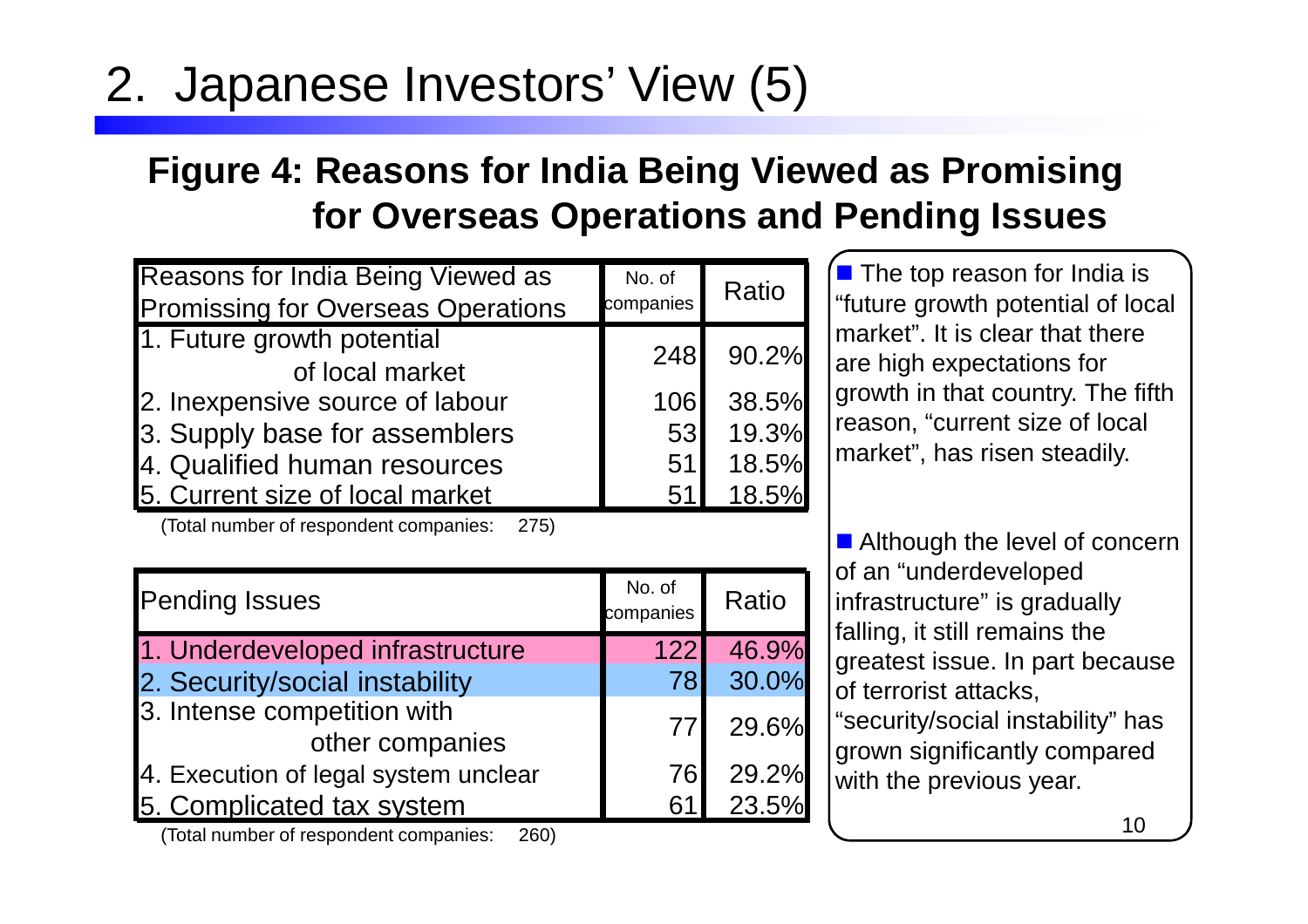#### 2. Japanese Investors' View (6)

**Figure 5: Infrastructures desired to be improved** (multiple response)



<Many infrastructure issues cited for India, Indonesia and Vietnam> Of respondent companies, a particularly large portion of them named India (47%), Indonesia (35%) and Vietnam (35%). Road and electricity issues are listed quite often. Water is the third most frequently given problem in relation to India.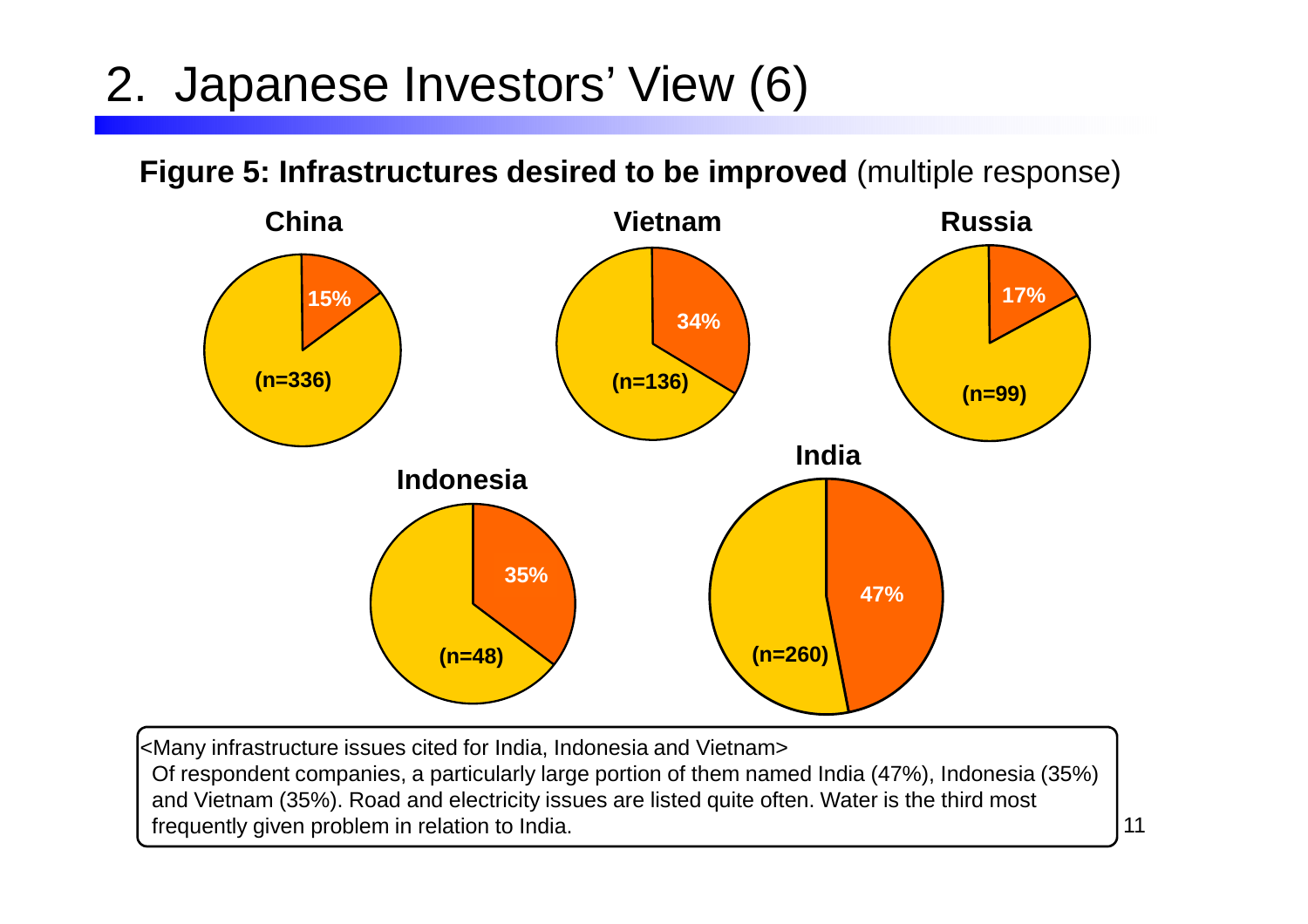#### 2. Japanese Investors' View (7)

#### **Figure 6: Changes in Main Issues faced in India**

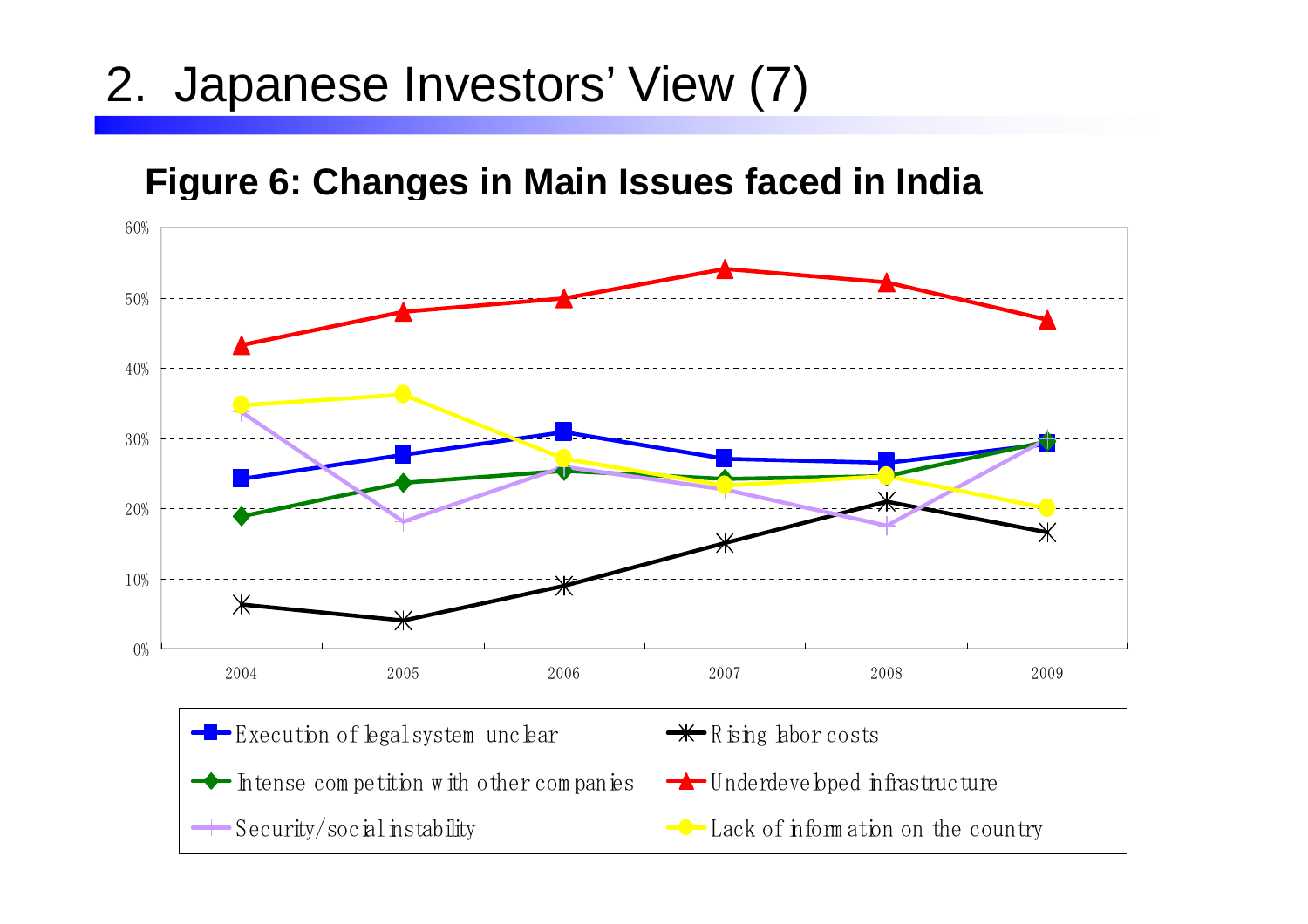3. **JBIC**'s Challenges

**JBIC** can support infrastructure projects in India which…

- import Japanese machines, equipments,<br>Lechnologies etc. technologies, etc. by Export Credits
- are maintained and operated by Japanese<br>Subsidiaries or joint ventures subsidiaries or joint ventures

by Overseas Investment Loans

are used by Japanese companies in India

by Untied Loans (conventional facility)

 $\triangleright$  have favorable impact on preservation of the <br>alobal environment such as significantly global environment, such as significantly reducing GHG emissions

by Untied Loans (GREEN)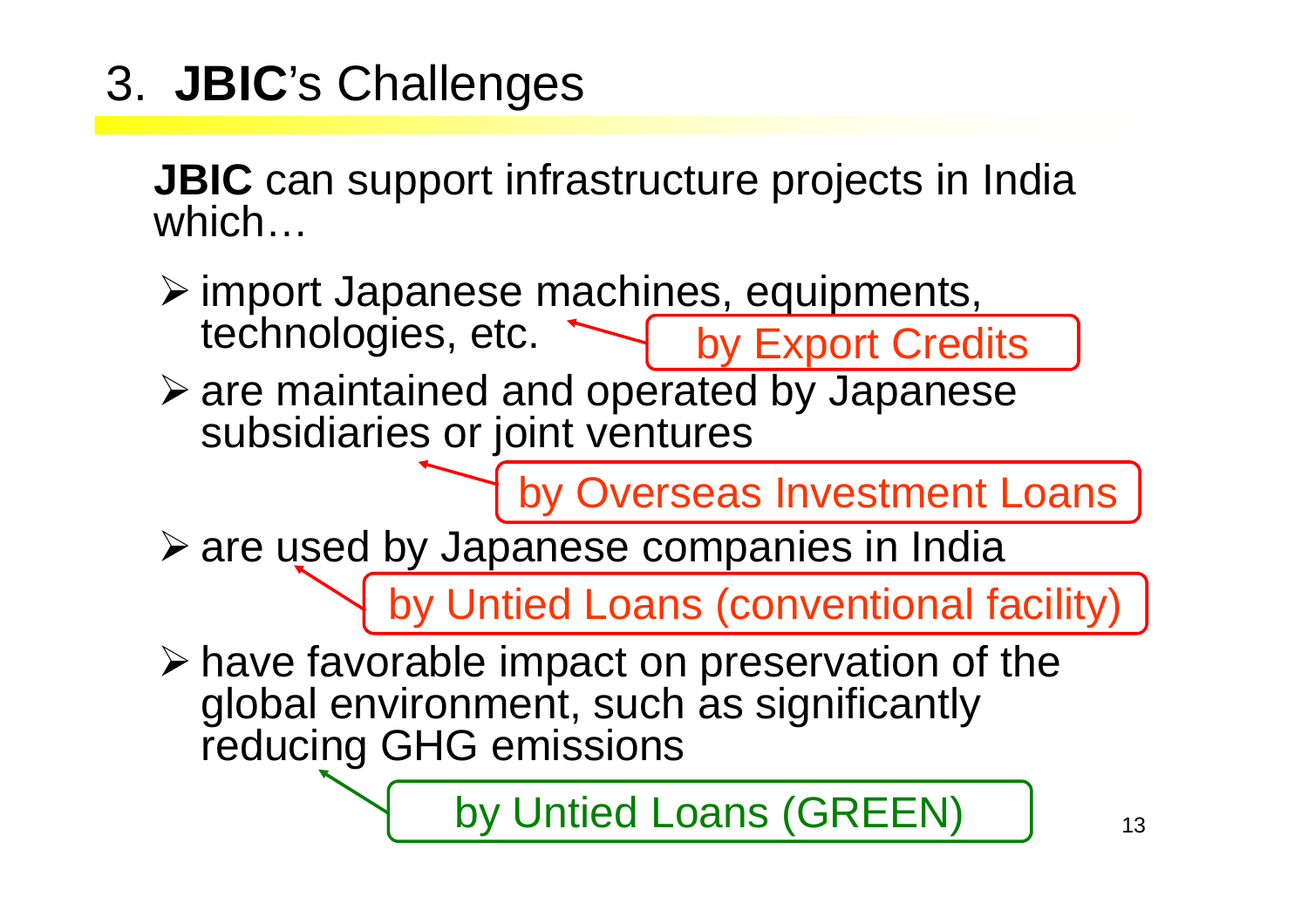### 3. **JBIC**'s Challenge (1-1)

#### **Delhi Mumbai Industrial Corridor (DMIC)**



Dedicated Freight CorridorInvestment Region (minimum 200 km2 )Industrial Area (minimum 100 km2 )

- Initiated by METI (Japan) and<br>Ministry of Commorce 8 Indus Ministry of Commerce & Industry (India).
- $\triangleright$  The 1,483 km long DFC Project is to be commissioned by 2012.
- With focus to ensure High Impact<br>Developments within a band of 15 Developments within a band of 150 km on either side of alignment of DFC.
- A total of 24 nodes (11 Investment Regions & 13 Industrial Areas) identified in consultation with 6 state governments.
- More than 100 infrastructure projects (total US\$ 90 billion) are expected from 2008 to 2016.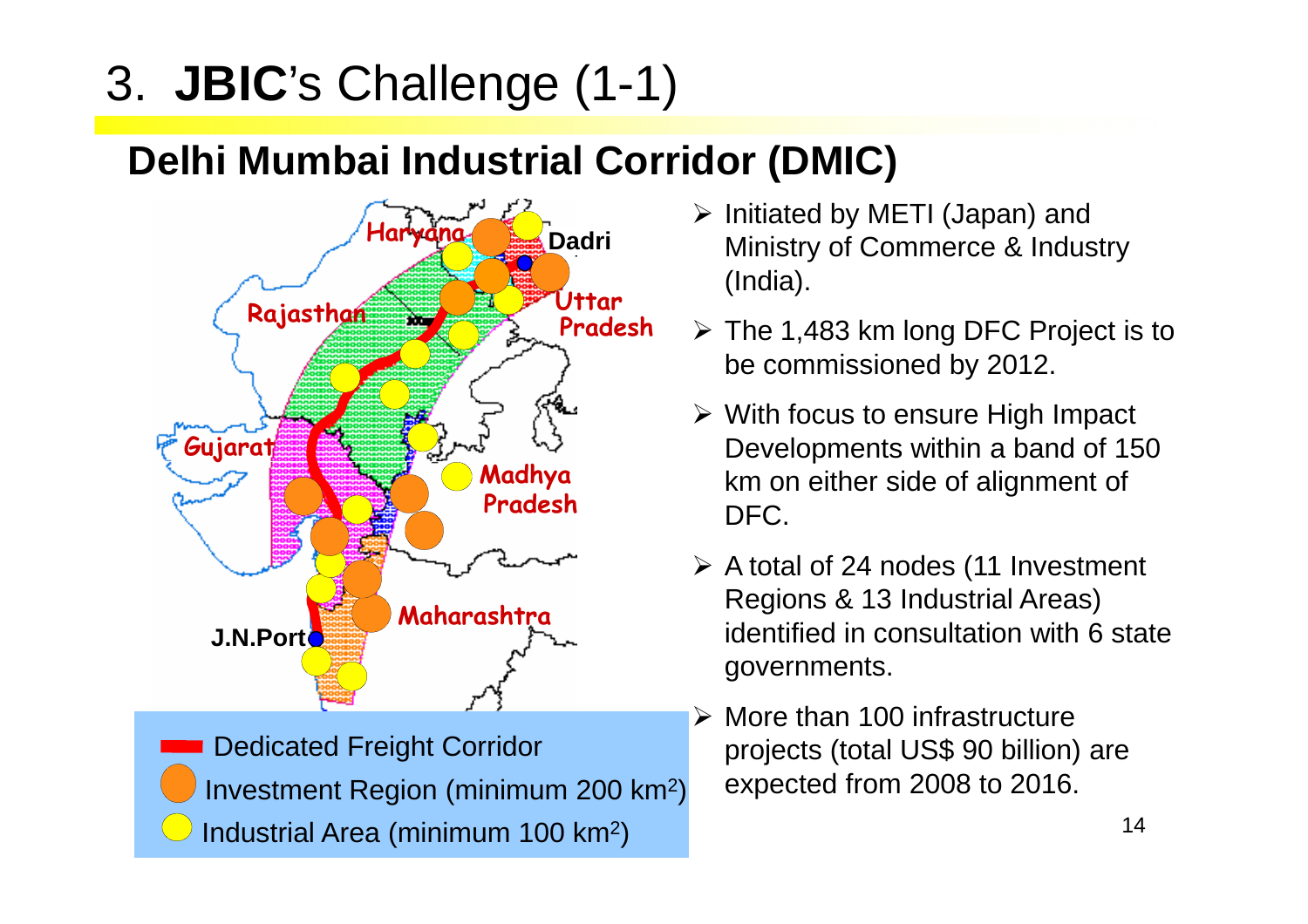#### 3. **JBIC**'s Challenge (1-2)

#### **Project Development Fund (PDF) of DMIC**



- $\bigcirc$  JBIC Loan to IIFCL under GOI Guarantee.
- ②Transfer funds to PDF Account.
- 3) Utilize funds in PDF Account to Utilize funds in PDF Account to conduct Feasibility Study (F/S) for prospective projects under DMIC.
- ④ Submit F/S reports.
- ⑤**2 Britablish Special Purpose**<br> **Establish Special Purpose**<br>
Vehicles (SPVs) which have **ALCORATE 1999 IN STRAIGHT SPECIAL PURPOSE** Vehicles (SPVs) which have all necessary clearances and approvals to implement each project. Sell SPVs to Project Developers.
	- ⑥Payment for sales of SPVs.



\*1: India Infrastructure Finance Company Limited

\*2: Delhi Mumbai Industrial Corridor Development Corporation Limited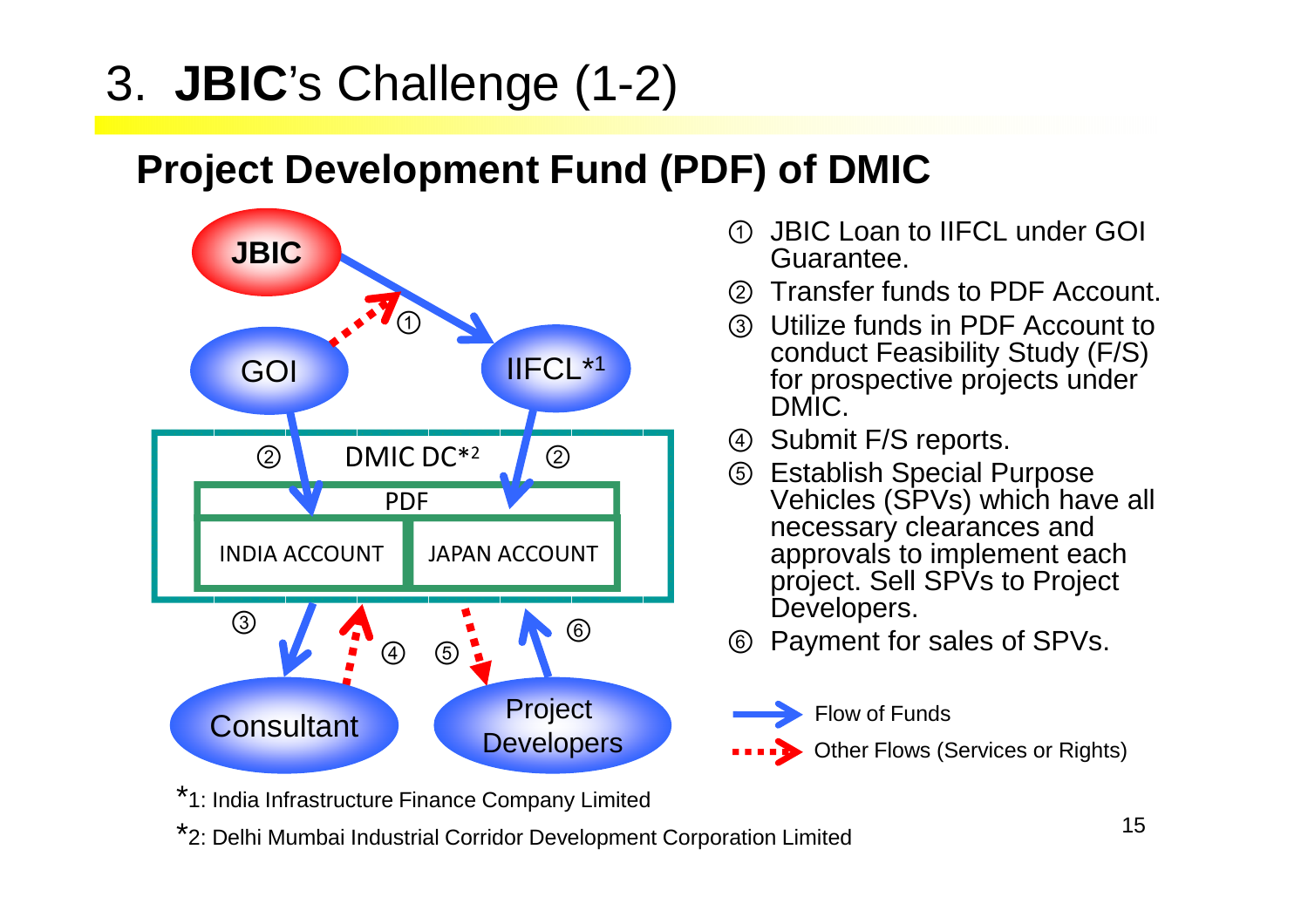3. **JBIC**'s Challenge (1-3)

#### Expected Outcomes of DMIC

**Development of Infrastructure in Strategically Important Locations**

- **Speedy implementation through coordination between central and state governments.**
- **Enhanced connectivity to DFC, ports, and other infrastructure projects.**

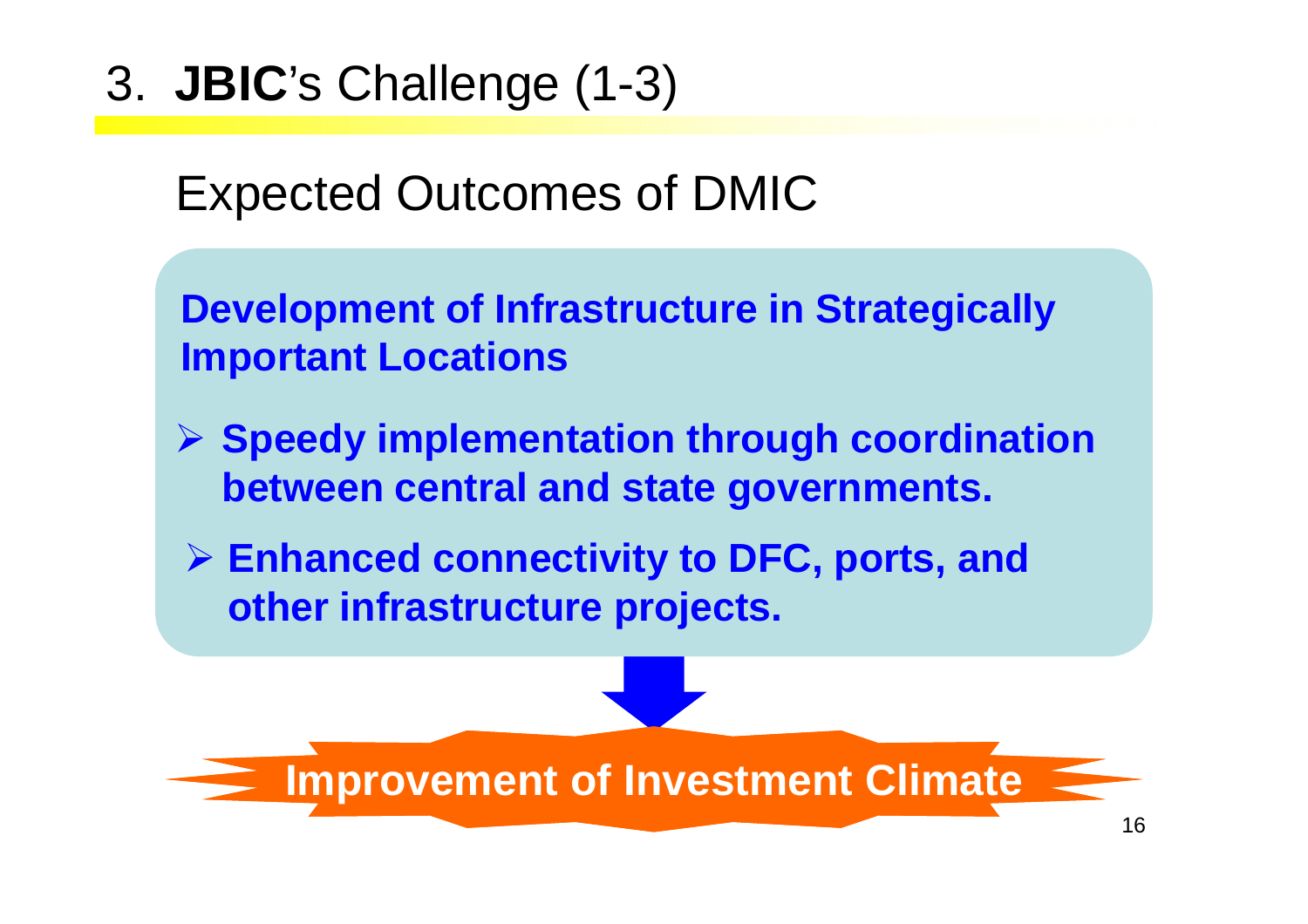- 3. **JBIC**'s Challenge (2-1)
	- $\triangleright$  It was not so easy for Japanese companies (esp. heavy industries) to supply machines and equipments to Indian power producers.
	- Some Japanese heavy industries has established their joint ventures in India to manufacture and sell their high performance boilers and steam turbines.
	- > JBIC has supported construction of their<br>manufacturing facilities manufacturing facilities.
	- $\triangleright$  It is time to consider how to support their sales in<br>Indian market Indian market.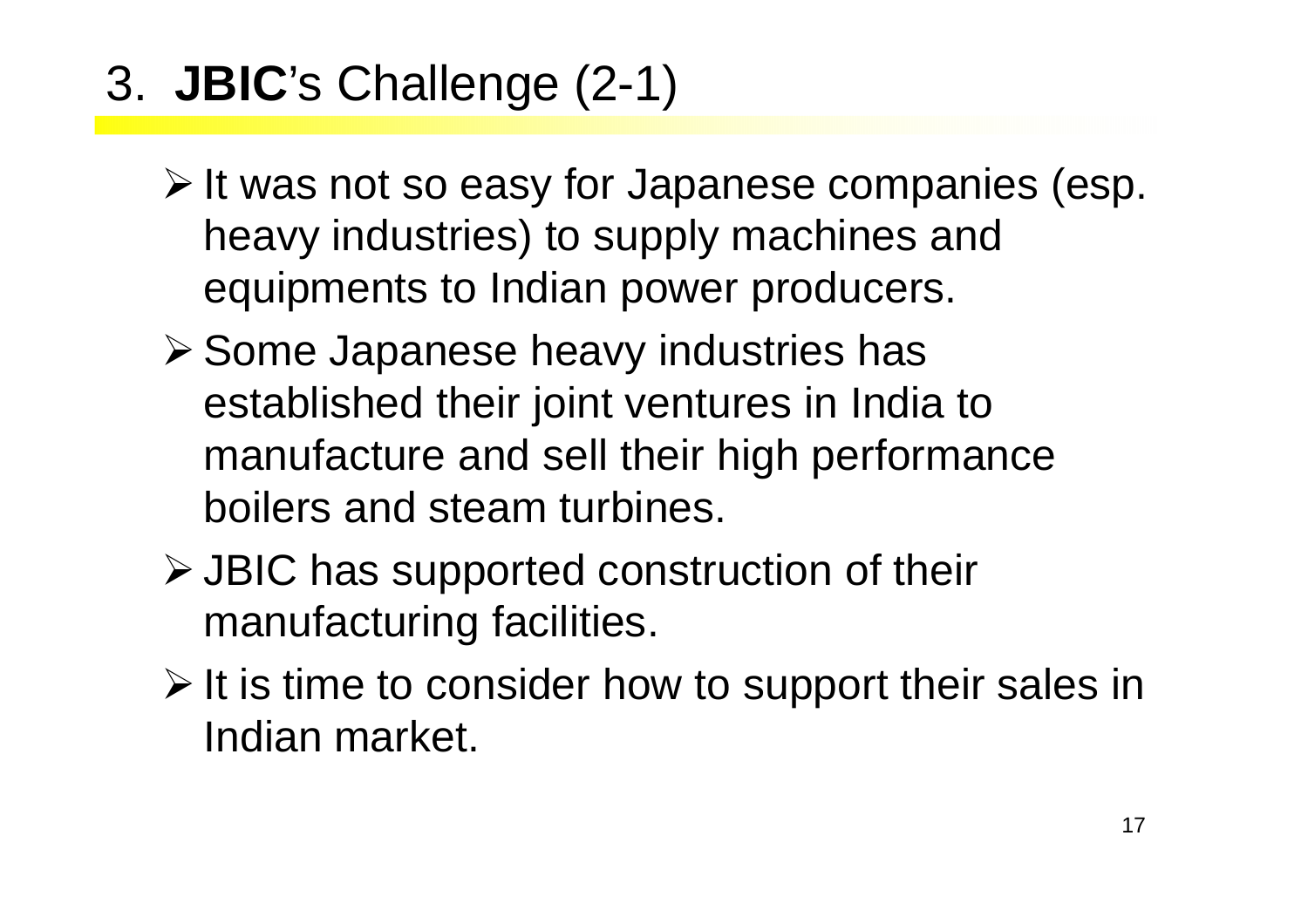3. **JBIC**'s Challenge (2-2)

Now considering support for locally manufactured heavy equipments

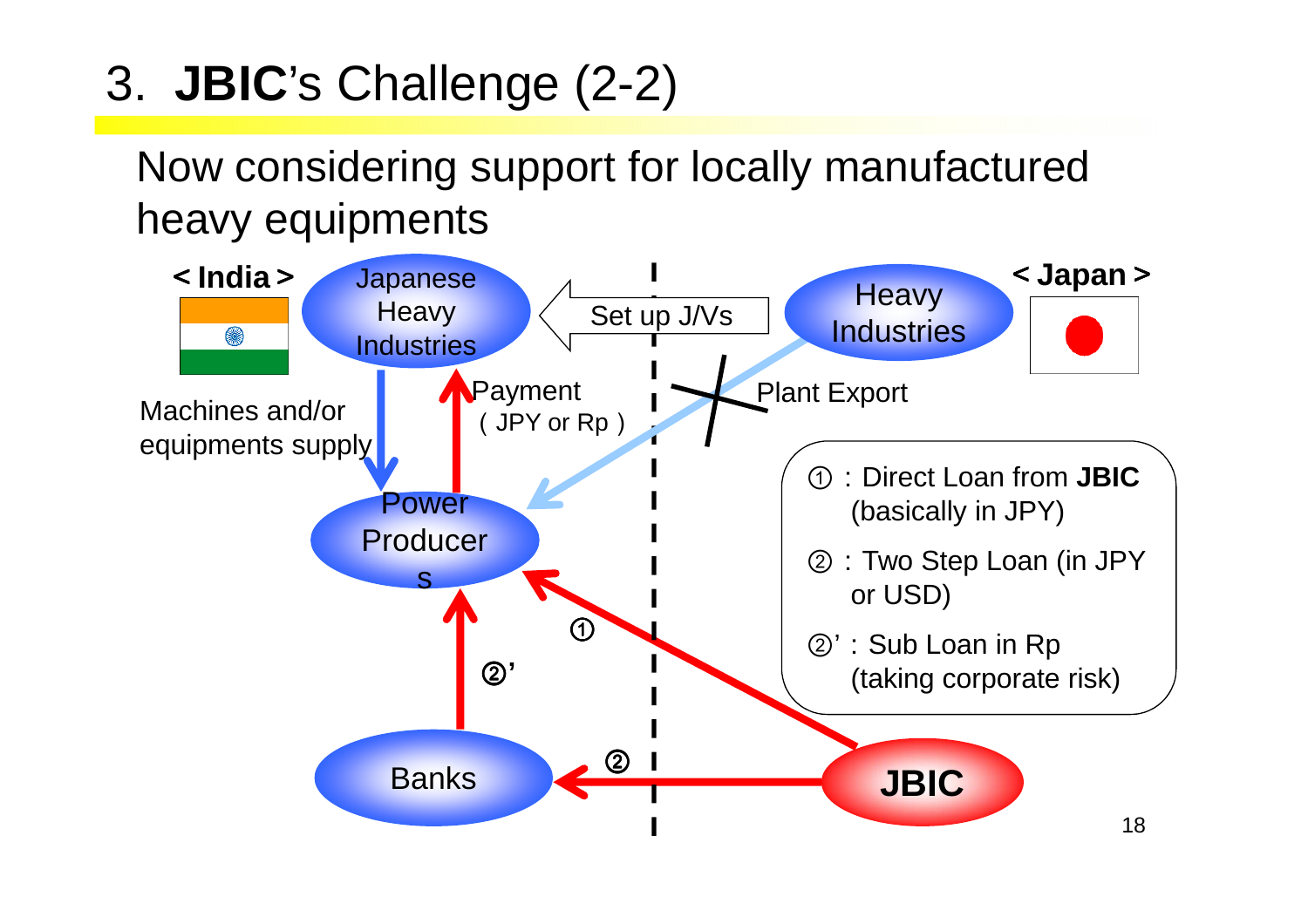### 3. **JBIC**'s Challenge (3)

#### GREEN

(<u>G</u>lobal action for <u>R</u>econciling <u>E</u>conomic growth and <u>En</u>vironmental preservation)

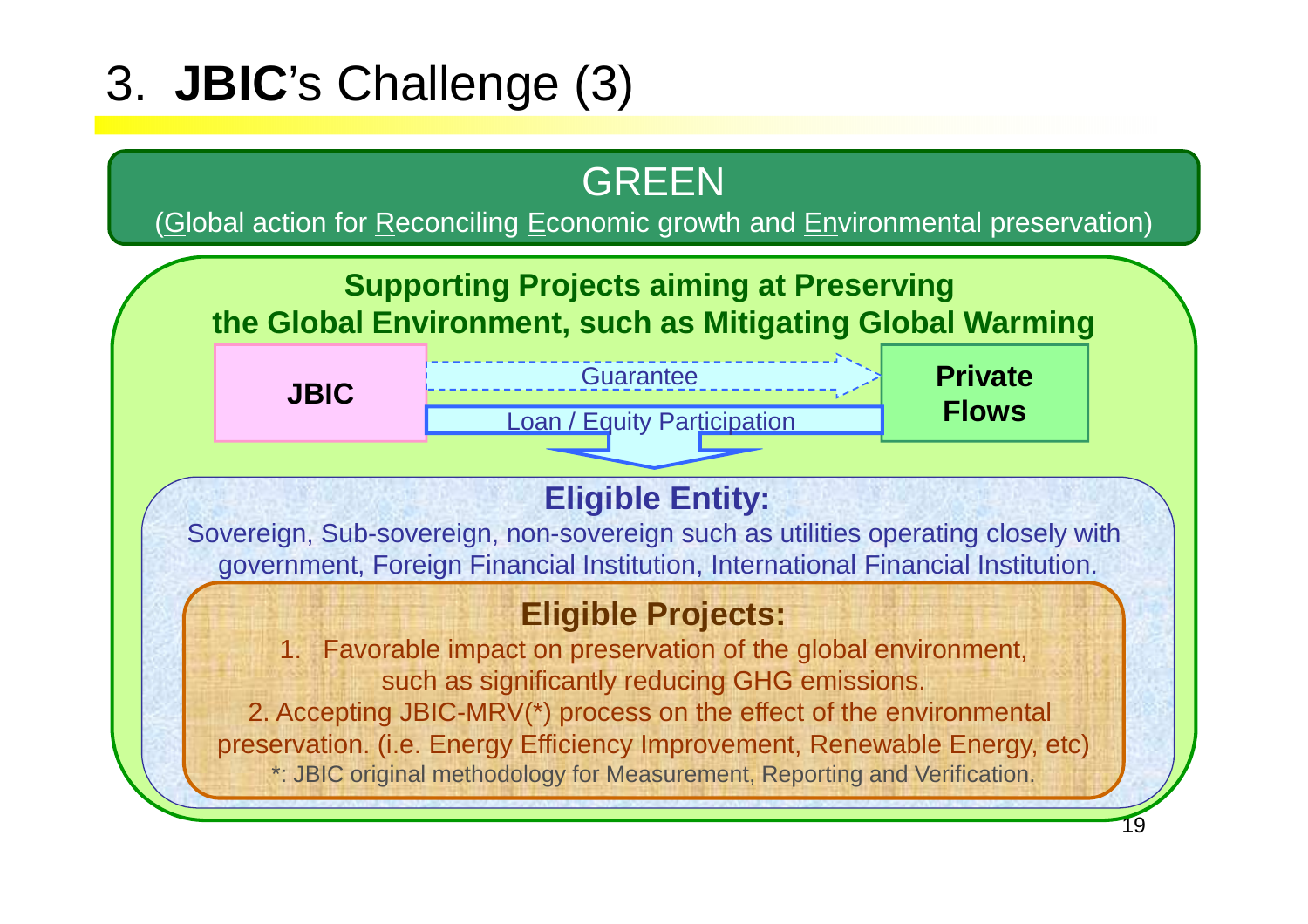#### For Further Information

### **Ryuta SUZUKI (Mr.)**

#### Deputy Division Chief, Division 1 & 4, Asia and Oceania Finance Department**Japan Bank for International Cooperation**

TEL:+81-3-5218 - 3058 FAX:+81-3-5218 - 3963e-mail: r-suzuki@jbic.go.jp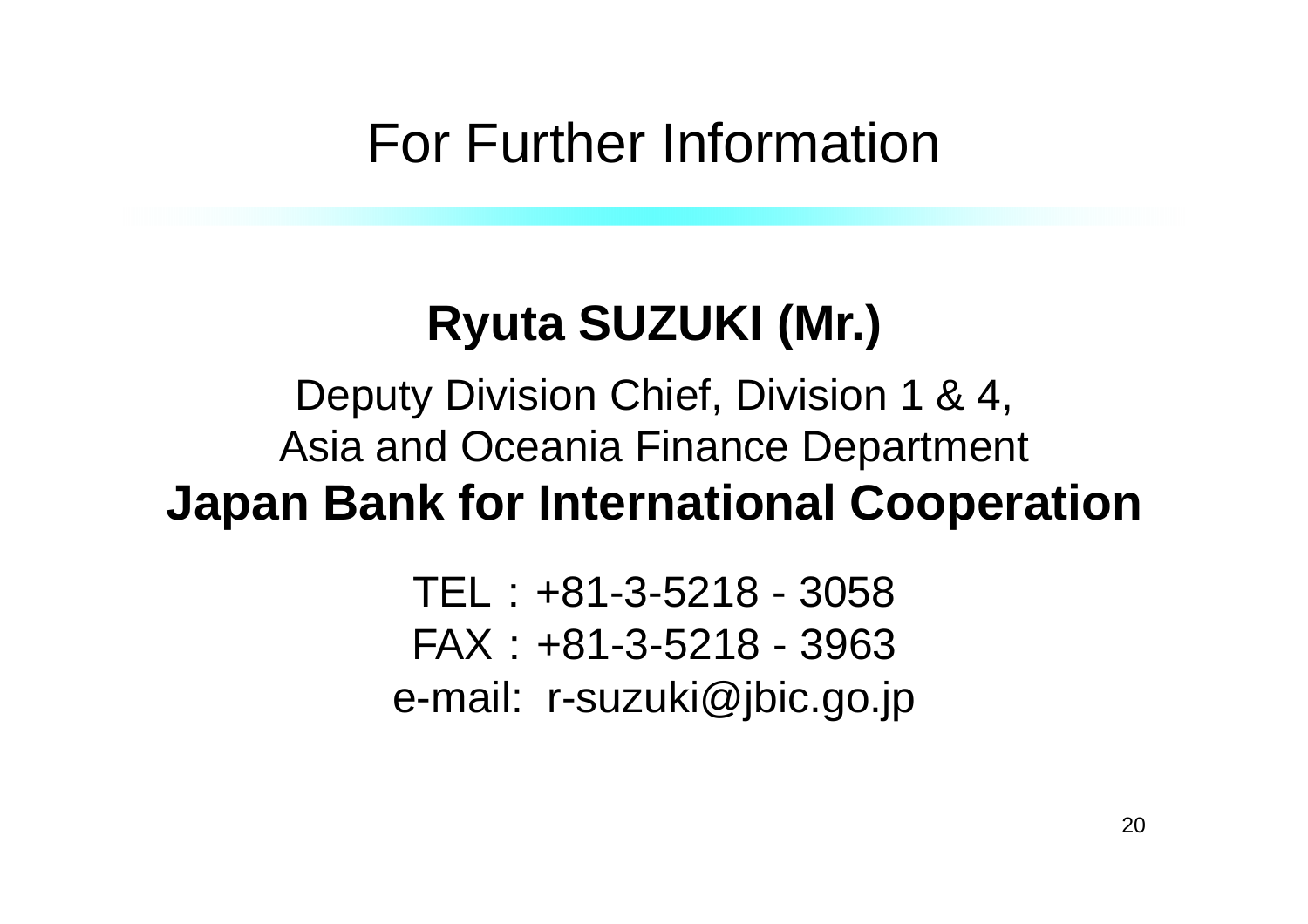#### **1. Introduction of JBIC**

- 2. Japanese Investors' View
- **3. JBIC**'s Challenges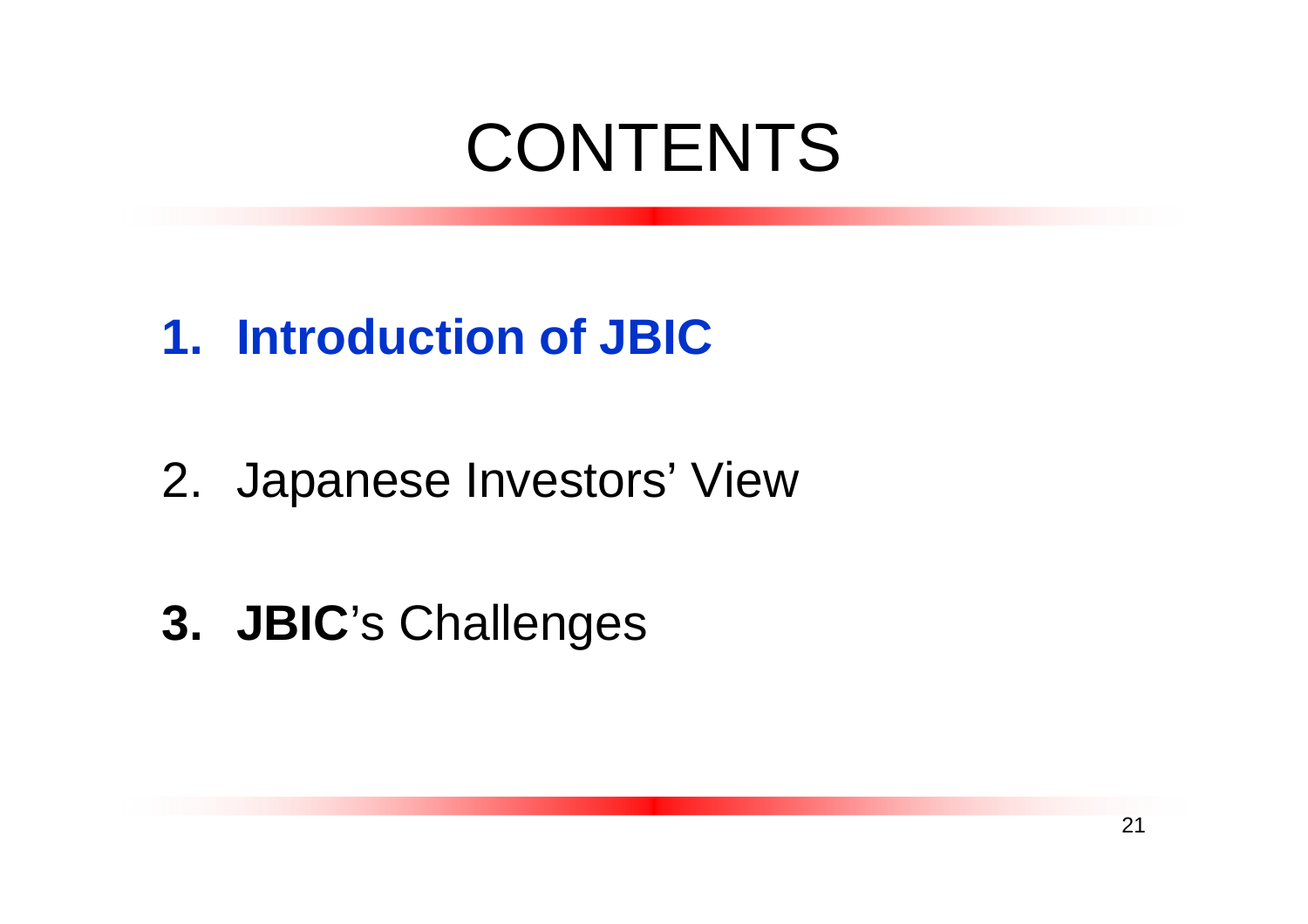#### 1. Introduction of **JBIC**

### **2. Japanese Investors' View**

**3. JBIC**'s Challenges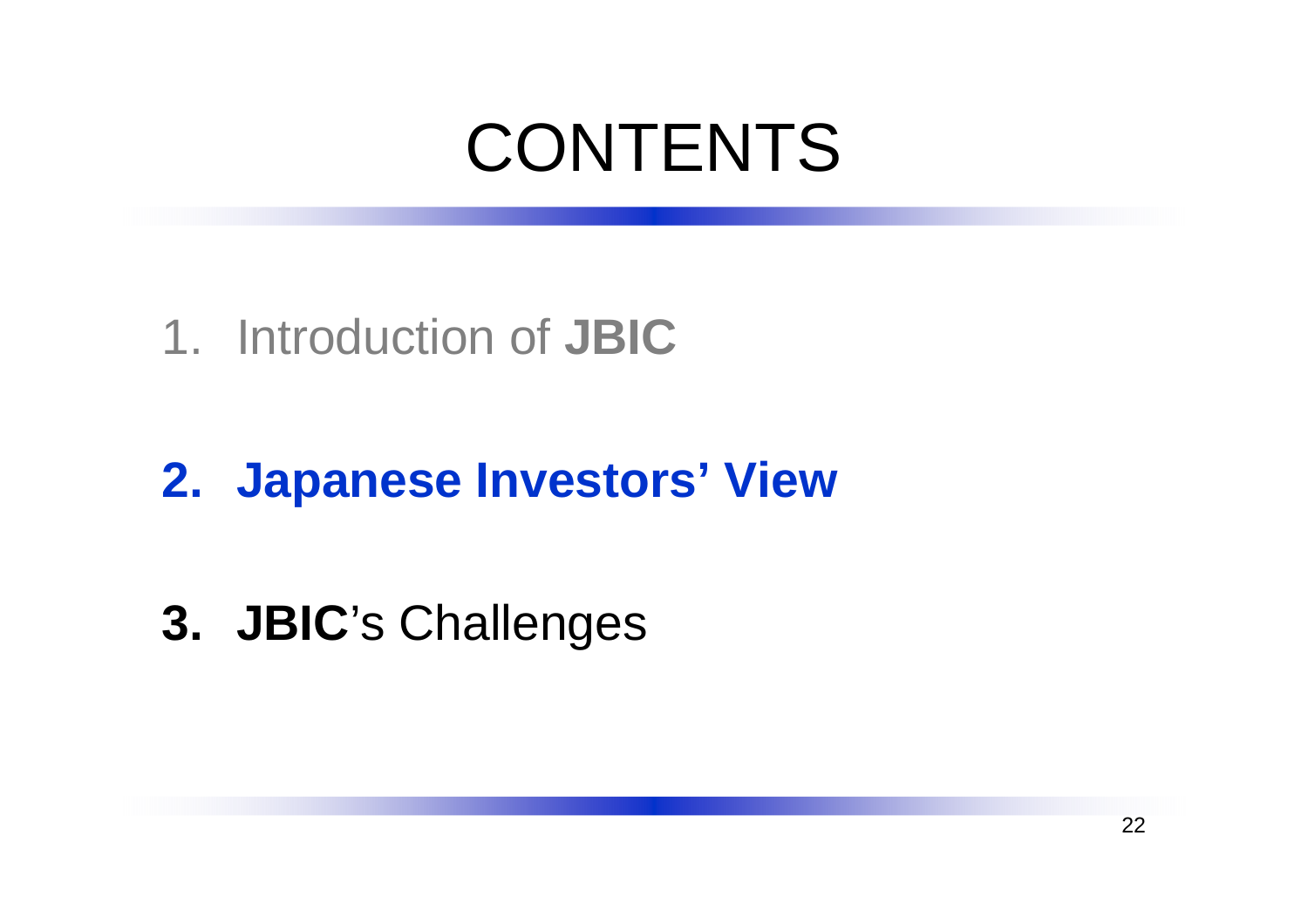#### 1. Introduction of **JBIC**

#### 2. Japanese Investors' View

### **3. JBIC's Challenges**